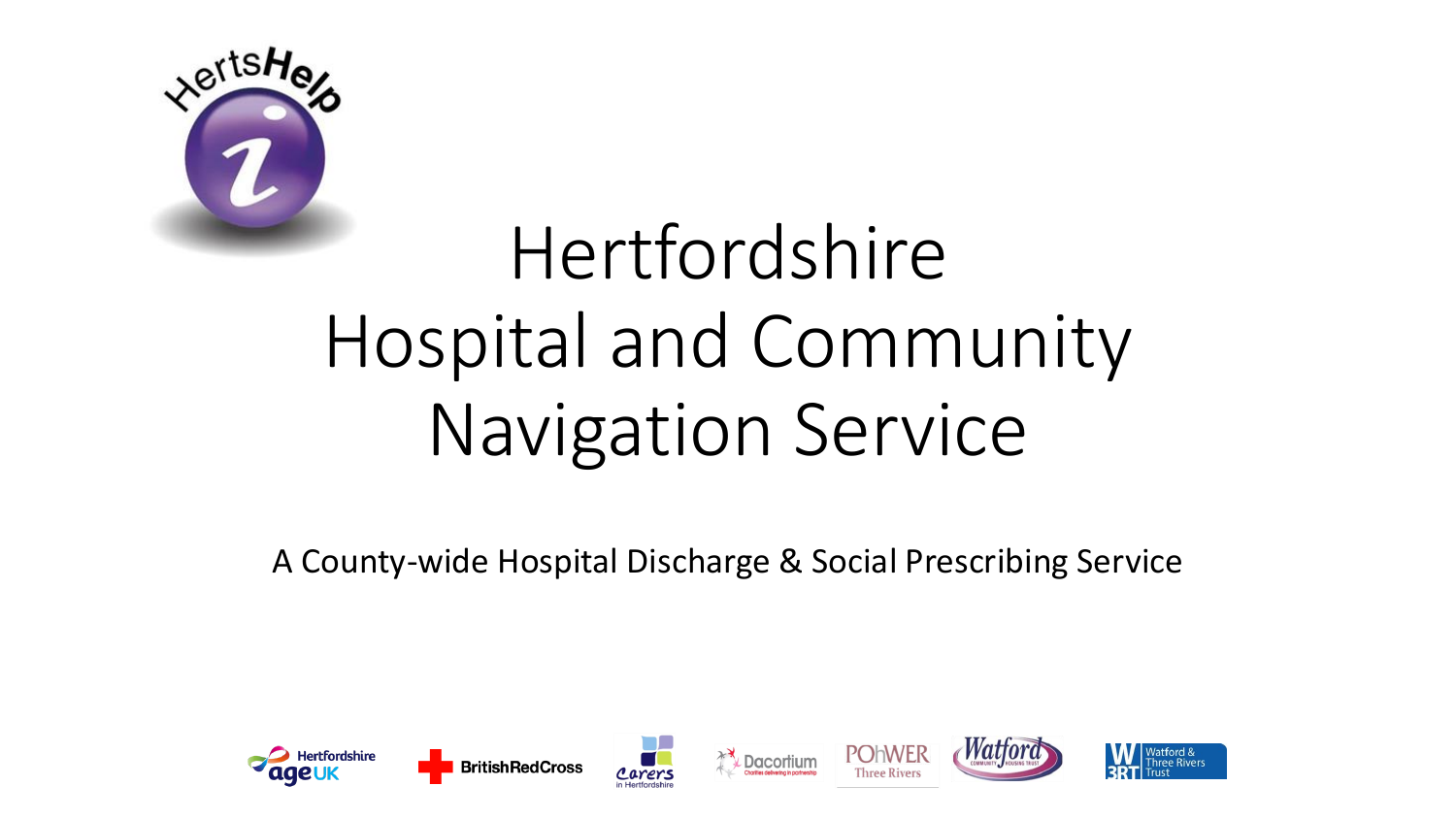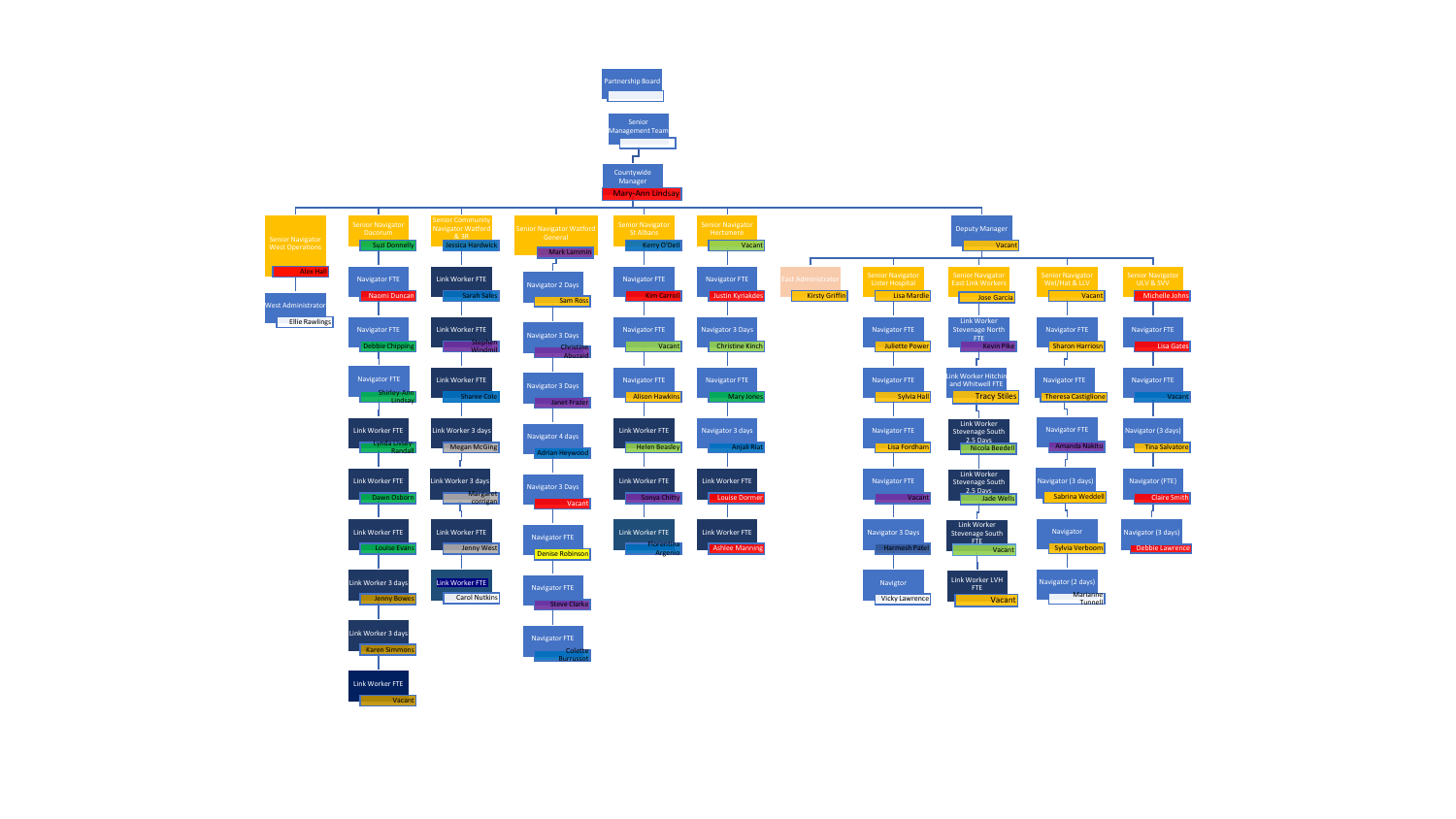## Hospital and Community Navigation Service

- Role of HertsHelp
- Move to remote working/One system/ One Team /Referral Routes already established/Engagement
- Partnership working Food/Shopping/Prescriptions HILS/Herts Full stop/Online services/NHS Responders/Mutual Aid Groups
- 11,898 referrals in 2020, of which 1,462 came from hospitals and 1,240 were direct to SPLWs
- Partnership working Virtual Teams HCNS/HIU User Service/MIND Link workers
	- 5,000 calls to PCNs' lists of shielding patients, registered family carers and those on the severely mentally ill list
	- 1,000 calls to those on the housing vulnerable list
	- 845 calls to book flu jabs
	- 397 Covid-19 vaccination booking calls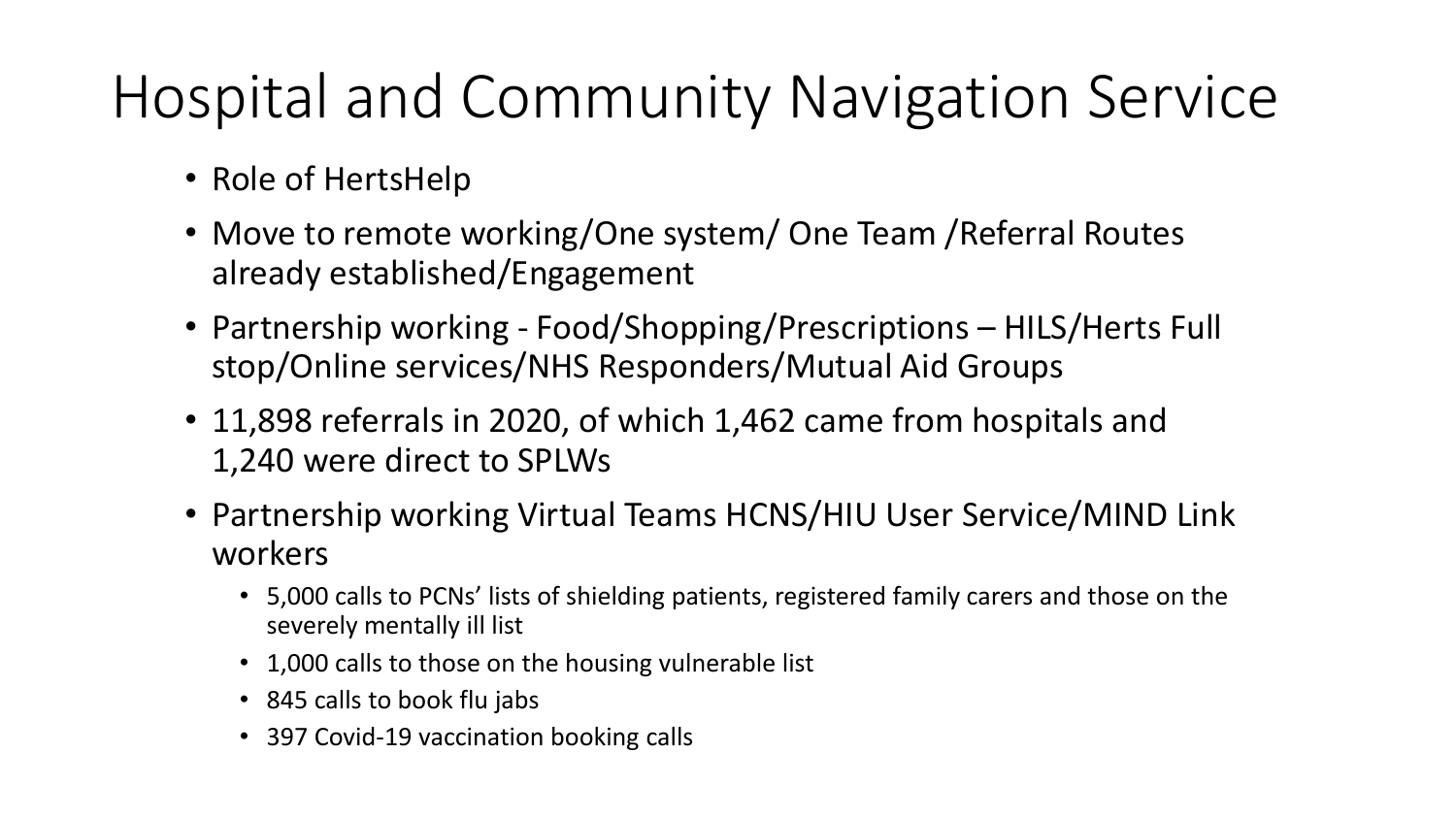## Hospital and Community Navigation Service

- Recovery More complex cases
- Staff wellbeing
- Finance/Debt/Benefits
- Unemployment
- Mental Health
- Carer Support
- Bereavement Support
- Depression/Anxiety
- Social Isolation